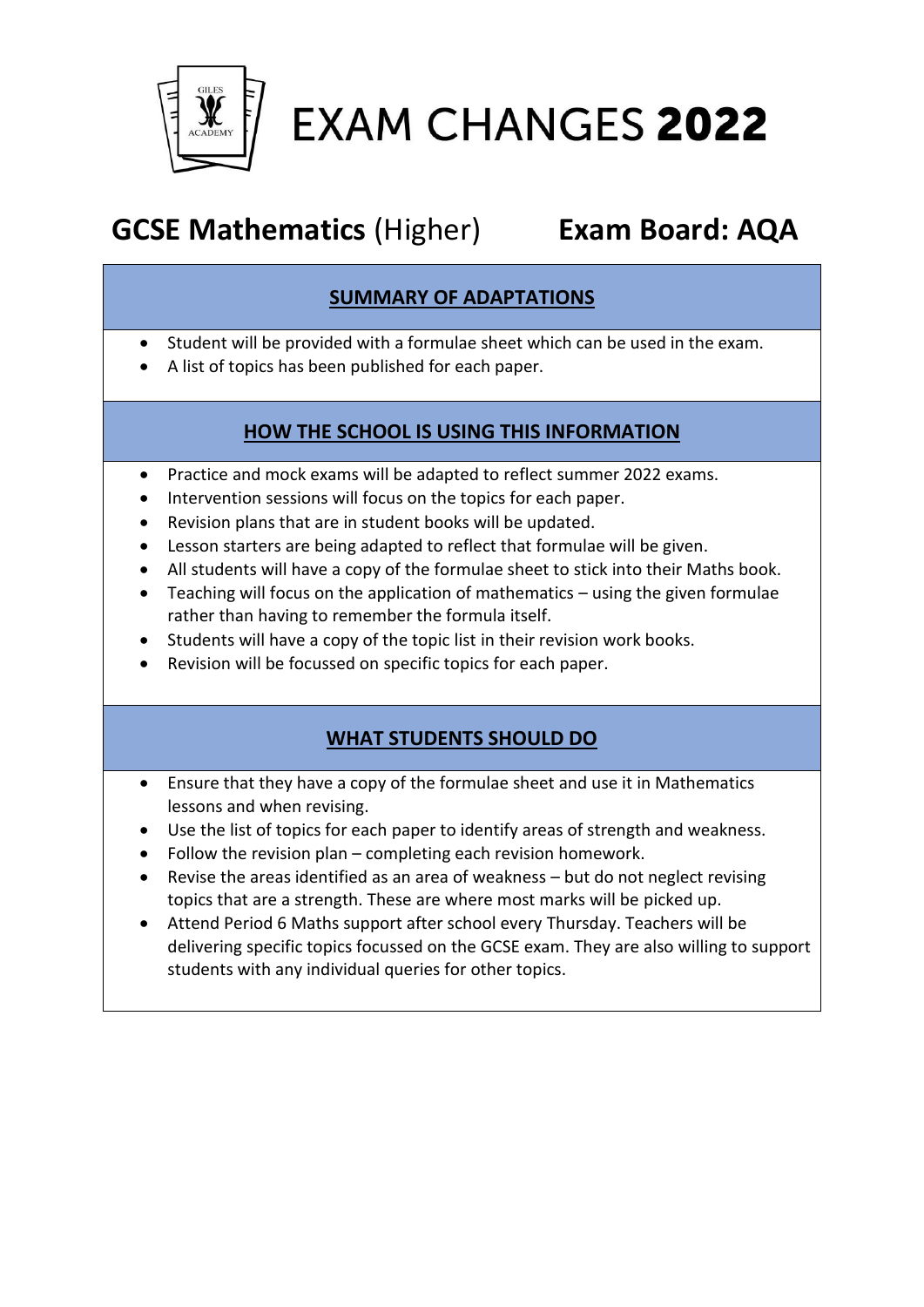# **GCSE MATHEMATICS HIGHER TIER**

**Formulae Sheet** 

#### Perimeter, area and volume

Where  $a$  and  $b$  are the lengths of the parallel sides and  $h$  is their perpendicular separation:

Area of a trapezium =  $\frac{1}{2}(a + b) h$ 

Volume of a prism = area of cross section  $\times$  length

Where  $r$  is the radius and  $d$  is the diameter:

Circumference of a circle =  $2\pi r = \pi d$ 

Area of a circle =  $\pi r^2$ 

#### **Pythagoras' Theorem and Trigonometry**





#### **Compound Interest**

Where  $P$  is the principal amount,  $r$  is the interest rate over a given period and  $n$  is number of times that the interest is compounded:

Total accrued = 
$$
P\left(1 + \frac{r}{100}\right)^n
$$

Copyright @ 2021 AQA and its licensors. All rights reserved. **IB/M/Insert to GCSE Mathematics Higher Tier** FOR EXAMS IN 2022 ONLY

#### **Quadratic formula**

The solution of  $ax^2 + bx + c = 0$ where  $a \neq 0$ 

$$
x=\frac{-b\pm\sqrt{b^2-4ac}}{2a}
$$

In any right-angled triangle where  $a, b$  and  $c$  are the length of the sides and  $c$  is the hypotenuse:

$$
a^2 + b^2 = c^2
$$

In any right-angled triangle  $ABC$  where  $a, b$  and  $c$ are the length of the sides and  $c$  is the hypotenuse:

$$
\sin A = \frac{a}{c} \qquad \cos A = \frac{b}{c} \qquad \tan A = \frac{a}{b}
$$

In any triangle  $ABC$  where  $a, b$  and  $c$  are the length of the sides:

sine rule: 
$$
\frac{a}{\sin A} = \frac{b}{\sin B} = \frac{c}{\sin C}
$$

cosine rule:  $a^2 = b^2 + c^2 - 2bc \cos A$ Area of triangle  $=\frac{1}{2}ab \sin C$ 

#### **Probability**

Where  $P(A)$  is the probability of outcome A and  $P(B)$  is the probability of outcome B:

> $P(A \text{ or } B) = P(A) + P(B) - P(A \text{ and } B)$  $P(A \text{ and } B) = P(A \text{ given } B) P(B)$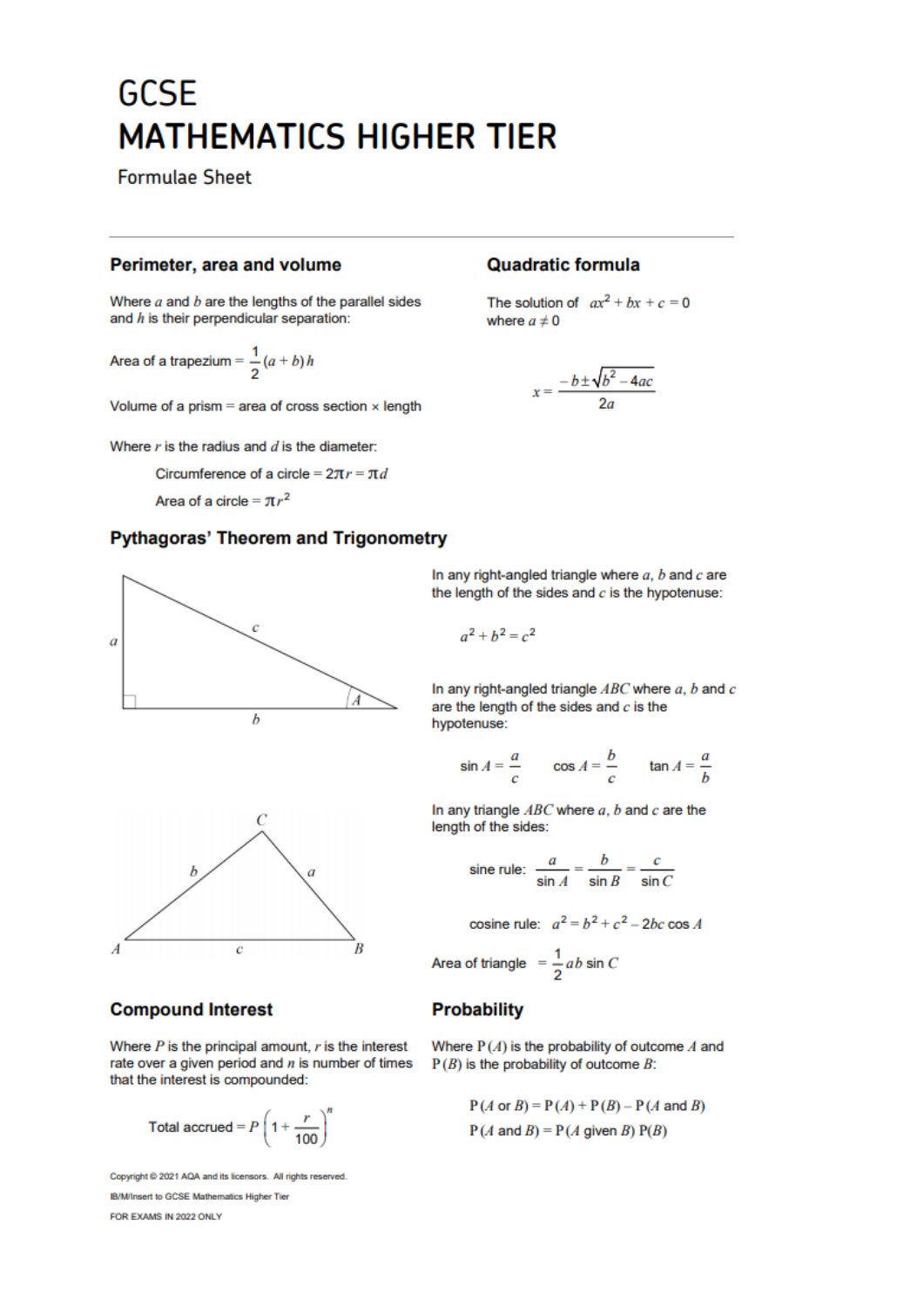| <b>MATHEMATICS HIGHER PAPER 1 - TOPIC LIST</b> |                                      |  |
|------------------------------------------------|--------------------------------------|--|
| <b>Topic</b>                                   | <b>Detail</b>                        |  |
|                                                | <b>Number</b>                        |  |
| Arithmetic                                     | Decimal                              |  |
| Fractions                                      | Arithmetic                           |  |
|                                                | Fraction of a number                 |  |
|                                                | Value as fraction of another         |  |
|                                                | Recurring decimals as fractions      |  |
| Percentage                                     | Percentage as operator               |  |
| Indices                                        | Laws of indices                      |  |
| <b>Standard Form</b>                           | Conversion                           |  |
|                                                | Calculation                          |  |
| Surds                                          | Simplification                       |  |
|                                                | <b>Algebra</b>                       |  |
| Equations                                      | Of a straight line                   |  |
|                                                | Linear                               |  |
| Manipulation                                   | Identity                             |  |
|                                                | Simplification of algebraic fraction |  |
|                                                | Factorisation of quadratic           |  |
|                                                | Change subject                       |  |
| Graphs                                         | Recognise                            |  |
|                                                | Sketch function                      |  |
|                                                | Speed time                           |  |
|                                                | Inequality region                    |  |
|                                                | Interpret                            |  |
| Sequences                                      | Algebraic                            |  |
| <b>Ratio</b>                                   |                                      |  |
| Ratio                                          | Simplest form                        |  |
|                                                | Proportion problem                   |  |
| <b>Geometry &amp; Measures</b>                 |                                      |  |
| Shape                                          | Congruence                           |  |
|                                                | Prism                                |  |
|                                                | Faces                                |  |
|                                                | Exact trigonometric values           |  |
| Area and Volume                                | Sector of circle                     |  |
| Vectors                                        | Vector geometry                      |  |
| Constructions                                  | Region                               |  |
|                                                | <b>Statistics</b>                    |  |
| <b>Cumulative frequency</b>                    |                                      |  |
| <b>Probability</b>                             |                                      |  |
| Venn Diagram                                   |                                      |  |
| <b>Tree Diagram</b>                            |                                      |  |
| <b>Expected value</b>                          |                                      |  |
| Independent events                             |                                      |  |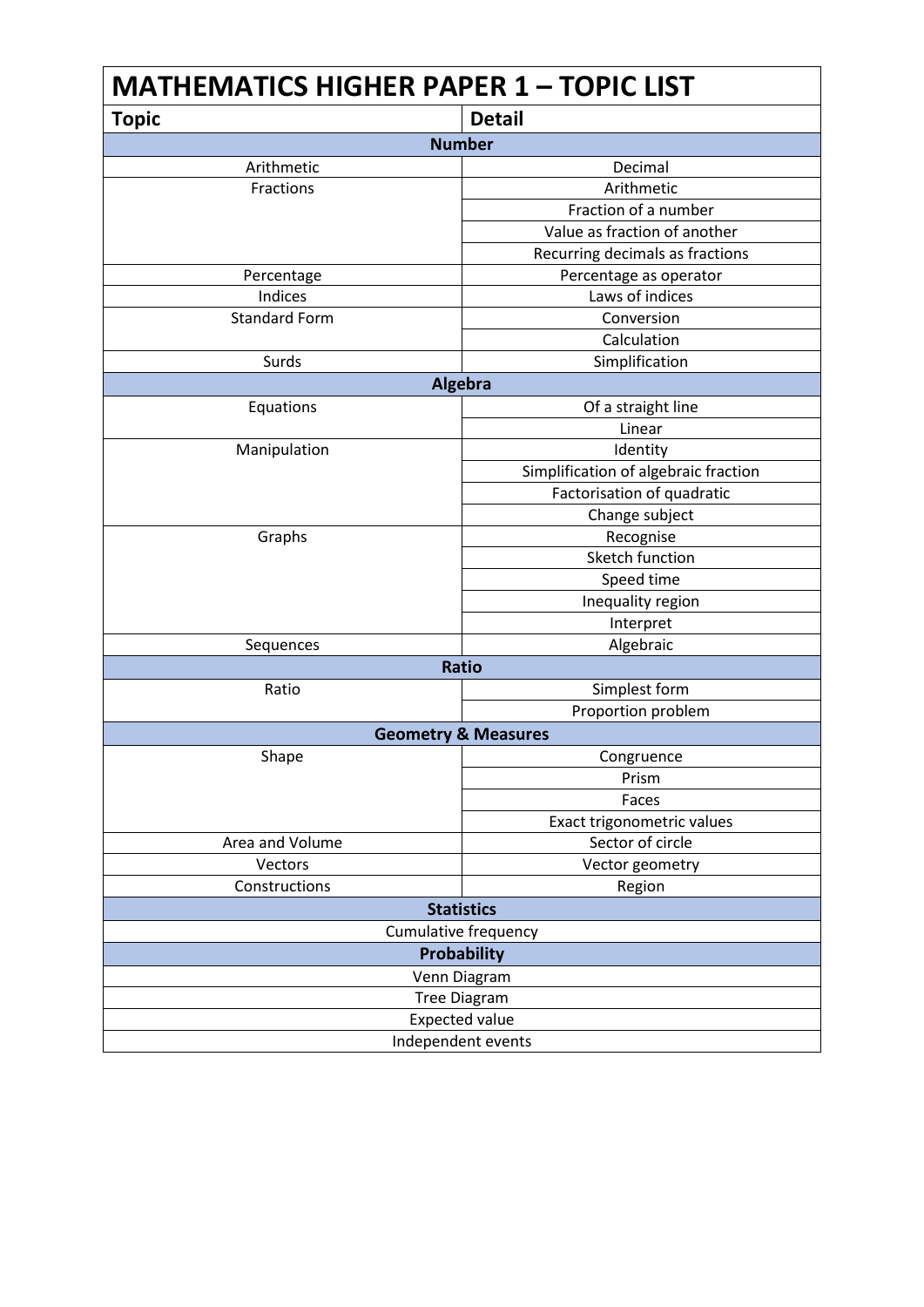| <b>MATHEMATICS HIGHER PAPER 2 - TOPIC LIST</b> |                            |  |
|------------------------------------------------|----------------------------|--|
| <b>Topic</b>                                   | <b>Detail</b>              |  |
| <b>Number</b>                                  |                            |  |
| Properties                                     | Prime number               |  |
|                                                | Cube number                |  |
|                                                | Reciprocal                 |  |
|                                                | Decimal places             |  |
|                                                | <b>Bounds</b>              |  |
| Fractions                                      | Products                   |  |
| Indices                                        | Negative                   |  |
| Algebra                                        |                            |  |
| Equations                                      | Of a circle                |  |
|                                                | Linear                     |  |
|                                                | Quadratic                  |  |
|                                                | Number line inequality     |  |
| Manipulation                                   | Factorisation of quadratic |  |
|                                                | Multiply out               |  |
|                                                | Completing the square      |  |
| Graphs                                         | Coordinate problem         |  |
|                                                | Perpendicular lines        |  |
|                                                | <b>Turning point</b>       |  |
| <b>Functions</b>                               | Inverse                    |  |
| Sequences                                      | Triangular number          |  |
|                                                | <b>Ratio</b>               |  |
| Ratio                                          | Share into a ratio         |  |
|                                                | On a line                  |  |
| Fraction                                       | To percentage              |  |
| Conversions                                    | Time                       |  |
| Applications                                   | Equation to percentage     |  |
|                                                | Rate of output             |  |
|                                                | Pressure                   |  |
| Percentage                                     | Percentage increase        |  |
|                                                | Percentage decrease        |  |
| <b>Geometry &amp; Measures</b>                 |                            |  |
| Area and Volume                                | Compound shape             |  |
|                                                | Cone                       |  |
|                                                | Hemisphere                 |  |
|                                                | Volume scale factor        |  |
| Shape                                          | Plan                       |  |
|                                                | Pythagoras                 |  |
| <b>Measures</b>                                | Time                       |  |
| Other                                          | Geometric proof            |  |
|                                                | <b>Statistics</b>          |  |
| <b>Estimation from sample</b>                  |                            |  |
| Pie chart                                      |                            |  |
| Mean                                           |                            |  |
| <b>Probability</b>                             |                            |  |
| Relative frequency                             |                            |  |
| <b>Expected value</b>                          |                            |  |
| Notation                                       |                            |  |